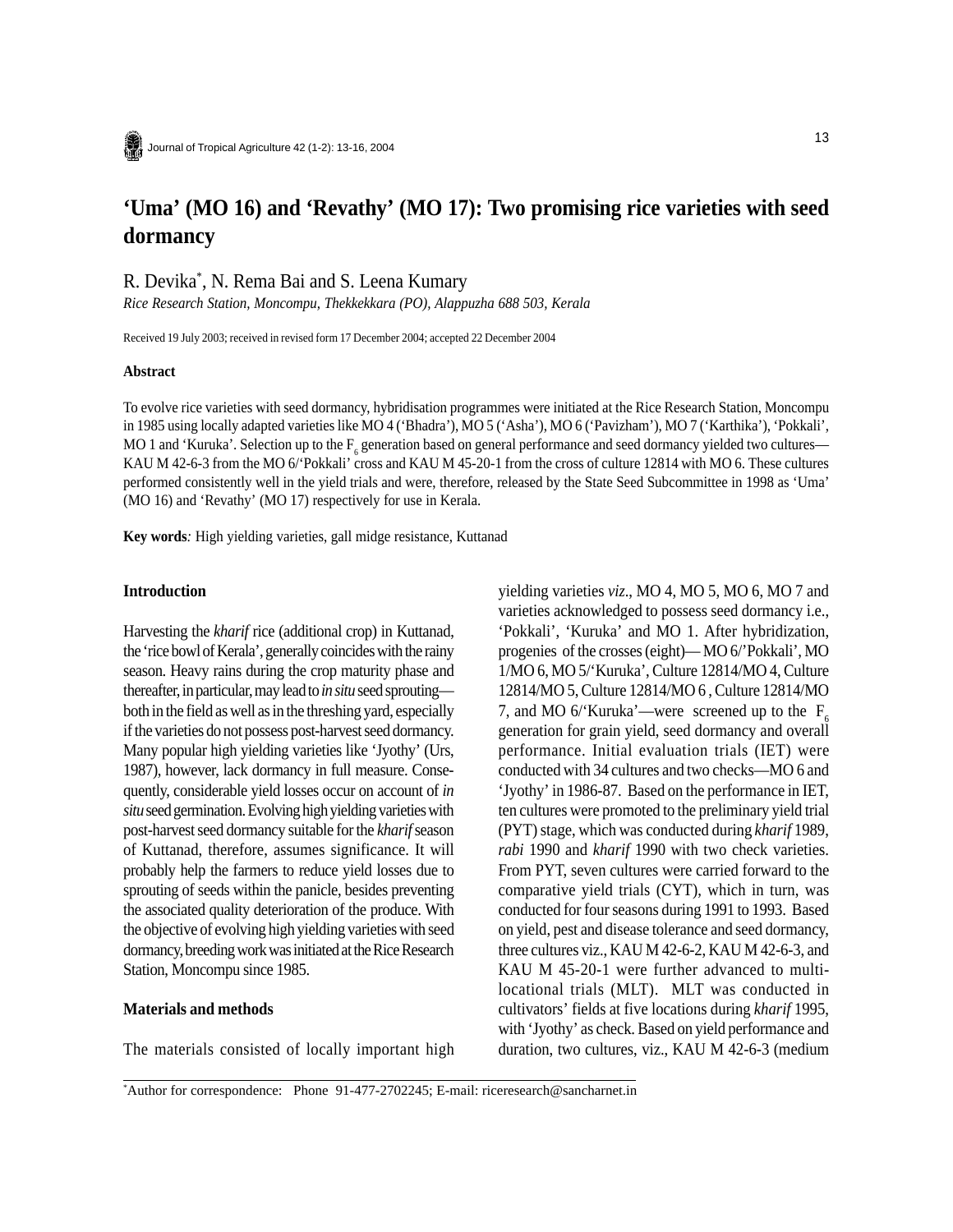duration) and KAU M 45-20-1 (short duration) were selected for farm trials (FT) in Alappuzha District (*rabi* 1997). KAU M 42-6-3 (IET 14758) was simultaneously included in the initial variety trial–irrigated mid early (IVT-IME) of the Directorate of Rice Research (DRR) for *kharif* 1995 along with 63 other entries at 12 locations. The yield trials were laid out in a randomized block design with two replications (plot size:  $10 \text{ m}^2$ ), and following the general crop husbandry recommendations of KAU (1986). The cultures were scored for pests and disease incidence as per the Standard Evaluation System of Rice (IRRI, 1995). Quality analyses for percentage of hulling, milling, head rice recovery, amylose content, water uptake and elongation ratio were done at the Central Rice Research Institute, Cuttack.

## **Results and discussion**

The yield data of IET, PYT and CYT (pooled means) are presented in Table 1. In general, the cultures KAU M 42-6-3, KAU M 45-20-1 and KAU M 42-6-3 showed consistently good performance. Furthermore, culture M 42-6-3 emerged as the best  $(5333 \text{ kg ha}^{-1})$  during the PYT stage. Straw yield also was highest (6000 kg ha-1) for this culture, yet the differences were not statistically

Table 1. Grain yield of rice cultures in the initial yield trial, preliminary yield trial and comparative yield trial

| Culture/        | Parentage       | <b>IET</b> | <b>PYT</b>  | <b>CYT</b> |
|-----------------|-----------------|------------|-------------|------------|
| variety         |                 |            | $(kg ha-1)$ |            |
| M 42-6-3        | MO 6/'Pokkali'  | 9110       | 5333        | 5203       |
| M 45-20-1       | Cul. 12814/MO 6 | 10610      | 4528        | 4241       |
| M 42-6-2        | MO 6/'Pokkali'  | 9944       | 4861        | 4919       |
| M 42-8-1        | do              | 8170       | 4028        | 4106       |
| M 42-46-2       | do              | 5670       | 4583        | 3591       |
| M 46-13-3       | Cul. 12814/MO 7 | 8710       | 4961        | 4044       |
| M 46-18-2       | do              | 8720       | 4556        | 4166       |
| MO <sub>6</sub> |                 | 8720       | 4944        | 3738       |
| 'Jyothy'        |                 | 8020       | 4072        | 3353       |
| CD(0.05)        |                 |            | 459         | 205        |

IET= Initial yield trial (*rabi* 87 and *kharif* 87); PYT= Preliminary yield trial (*kharif* 89, 90 and *rabi* 90); CYT = Comparative yield trial (*rabi* 91, *kharif* 91, *kharif* 92 and *rabi* 93) Figure 2. Views of 'Revathy'



Figure 1. A general view of 'Uma'

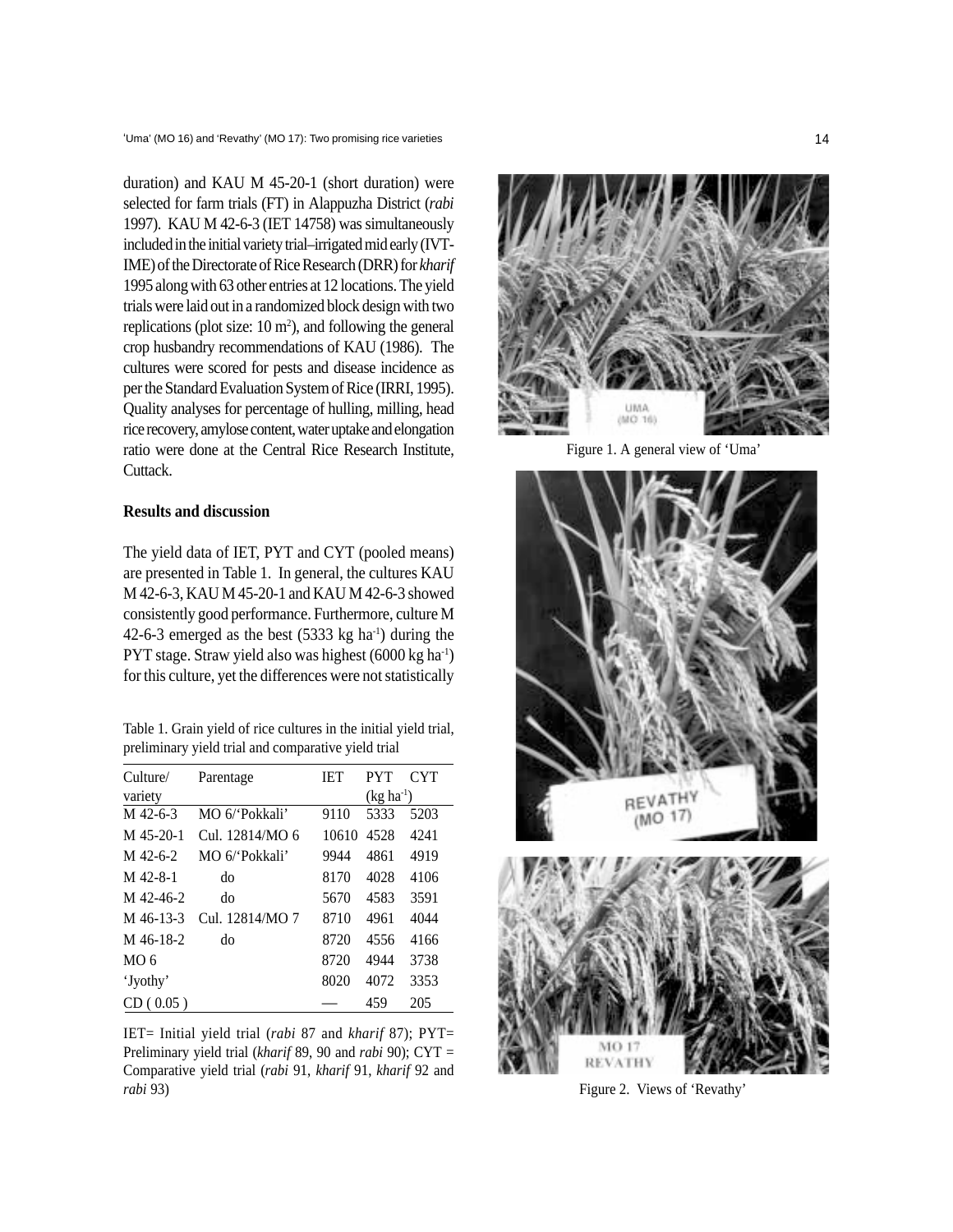| Culture/        | Location-wise yield $(kg ha1)$ |              |          |           |                         |             |  |
|-----------------|--------------------------------|--------------|----------|-----------|-------------------------|-------------|--|
| variety         | Pulimcunnu                     | Chempumpuram | Kottayam | Kumarakom | Oravanakulam (Kottayam) | Pooled mean |  |
| M 42-6-2        | 4310                           | 4837         | 5847     | 6430      | 5162                    | 5317        |  |
| M 42-6-3        | 6497                           | 6425         | 6363     | 6583      | 4887                    | 6151        |  |
| $M$ 45-20-1     | 5622                           | 5761         | 5713     | 5465      | 4812                    | 5472        |  |
| MO <sub>6</sub> | 5142                           | 5550         | 5831     | 5595      | 4250                    | 5523        |  |
| 'Jyothy'        | 4810                           | 4850         | 5012     | 4837      | 3987                    | 4694        |  |
| CD(0.05)        | 682                            | 694          | 658      | 410       | 1016                    | 579         |  |

Table 2.Grain yield of rice cultures from the multilocational trials during *kharif* 1995

significant (data not presented). In CYT too, M 42-6-3 out-performed (5203 kg grains ha<sup>-1</sup>) other cultures. Likewise, when the three cultures were evaluated in MLT at five locations, M 42-6-3 emerged as the best with an yield of  $6151 \text{ kg}$  ha<sup>-1</sup> (Table 2). This trend was reflected in the farm trials (Table 3) and the Initial Variety

Table 3. Grain yield of Cul. M 45-20-1 and M 42-6-3 in the farm trials at various locations in Alappuzha District during *rabi* 1997

| Locations           | Culture/variety (yield in kg ha <sup>-1</sup> ) |          |          |  |  |
|---------------------|-------------------------------------------------|----------|----------|--|--|
|                     | M 45-20-1                                       | M 42-6-3 | 'Jyothy' |  |  |
| Ramankary           | 3550                                            | na       | 2875     |  |  |
| Purakkad            | 3000                                            | na       | 2000     |  |  |
| Neelamperur         | 3550                                            | na       | 1537     |  |  |
| Chengannur          | 3450                                            | na       | 2875     |  |  |
| Pooled means        | 3390                                            | na       | 2320     |  |  |
| Nooranad            | na                                              | 4250     | 3250     |  |  |
| Mavelikkara         | na                                              | 3500     | 3025     |  |  |
| Kayamkulam          | na                                              | 4350     | 3250     |  |  |
| <b>Pooled means</b> | na                                              | 4035     | 3175     |  |  |

Farms trials were conducted separately for each culture with 'Jyothy' as the check variety; na=not available

Table 4. Grain yield of Cul. M 42-6-3 and the check varieties in the IVT-IME of the All India Coordinated Rice Improvement Project during *kharif* 1995

| Culture/ | Siriguppa | Sakoli                              |                   | Kaul Moncompu Mean |      |
|----------|-----------|-------------------------------------|-------------------|--------------------|------|
| variety  |           | (Karnataka) (Maharashtra) (Haryana) |                   | (Kerala)           |      |
|          |           |                                     | Yield $(kg ha-1)$ |                    |      |
| M 42-6-3 | 7025      | 5371                                | 5812              | 5800               | 4512 |
| 'Retna'  | 1262      | 4855                                | 5562              | 2533               | 3935 |
| 'Vikas'  | 991       | 4080                                | 5187              | 4200               | 4354 |
| Local    | 5360      | 3977                                | 6937              | 4000               | 4412 |
| CD(0.05) | 1032      | 1023                                | 496               | 1204               |      |

Source: DRR (1995)

Trial- IME of the All India coordinated trials (4512 kg ha-1; Table 4) too. For instance, in the IVT-IME of *kharif* 1995 with 63 entries over 12 locations, KAU M 42-6-3 (IET 14758) was superior to 'Retna', 'Vikas' and the local check (DRR, 1995). Coincidentally, M 42-6-3 was ranked as first at Siriguppa and second at Moncompu. Culture M 45-20-1 also out-yielded the check variety 'Jyothy' in the IET, PYT, CYT, MLT and farm trials.

Table 5. Plant characters, response to pest and disease incidence and seed dormancy of cultures M 42-6-3 and 45-20-1 *vis a vis* TN 1 and 'Jyothy'

| Culture/variety | Plant height |              | Productive Days to 50 $\%$ Stem borer Disease score (0-9) |         |         |         | <b>BPH</b> |        | GM Bio Dormancy |
|-----------------|--------------|--------------|-----------------------------------------------------------|---------|---------|---------|------------|--------|-----------------|
|                 | (cm)         | tillers per  | flg                                                       | (% WEH) |         |         | $(0-9)$    | Type 5 | (weeks)         |
|                 |              | hill $(no.)$ |                                                           |         | Sh. bl. | Sh. rot |            | (% )   |                 |
| M 42-6-3        | 102.8        | 11.8         | 93                                                        | 7.0     | 1.2     | 0.8     | 1.8        | 3.2    |                 |
| $M$ 45-20-1     | 92.9         | 10.1         | 85                                                        | 6.5     | 1.2     | 0.8     | 2.0        | 10.9   |                 |
| TN <sub>1</sub> | 70.5         | 7.0          | 75                                                        | 20.0    | 7.5     | 8.0     | 9.0        | 90.0   | $\theta$        |
| 'Jyothy'        | 80.4         | 11.2         | 84                                                        | 9.0     | 2.0     | 3.0     | 3.8        | 90.0   |                 |

flg = flowering; Sh. bl. = sheath blight, GM = gall midge, Sh. rot = sheath rot, WEH = white earhead, BPH = brown plant hopper